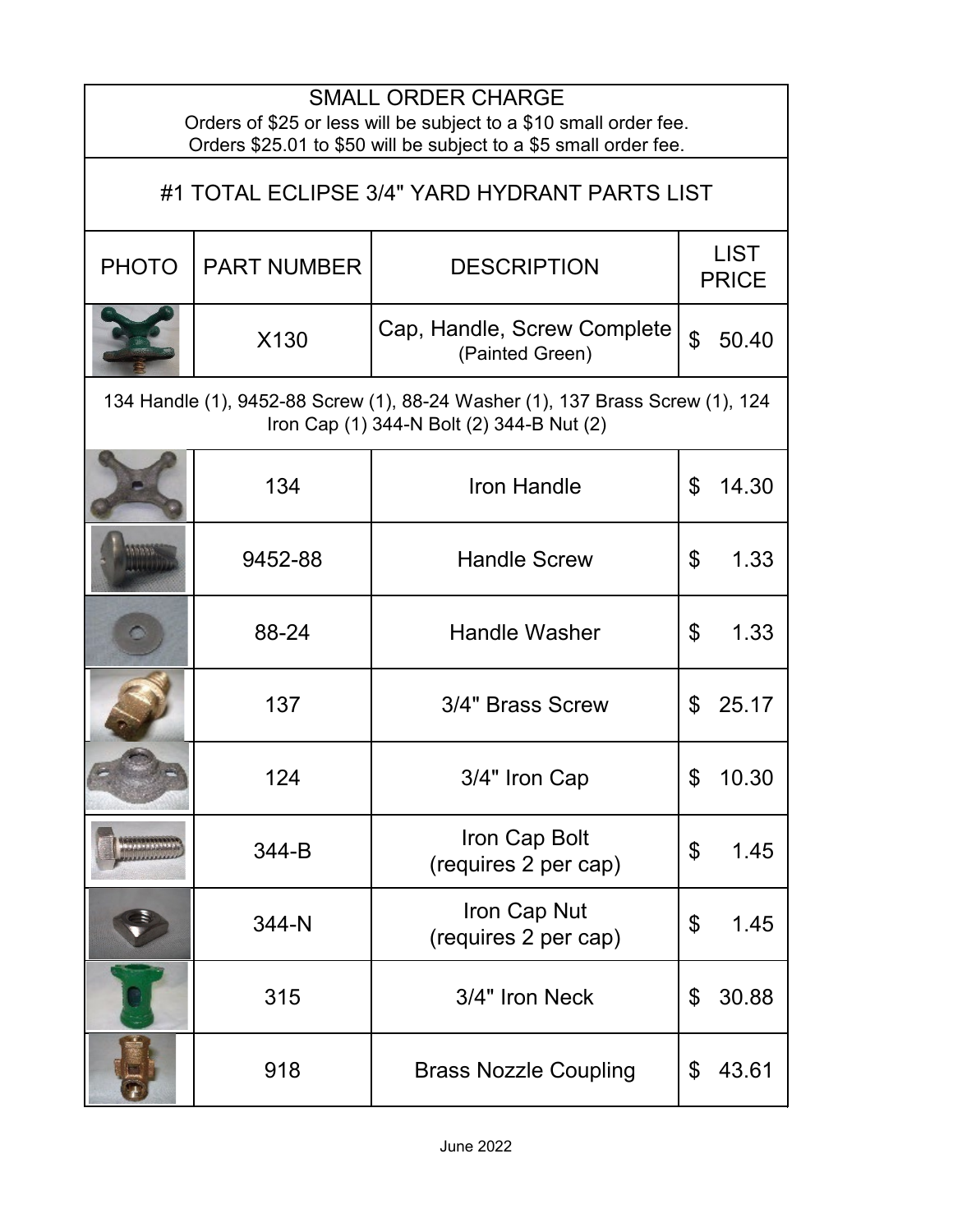|                                                                      | 320                | 3/4" Brass Nozzle                                                        | \$ | 37.74 |
|----------------------------------------------------------------------|--------------------|--------------------------------------------------------------------------|----|-------|
|                                                                      | 322                | 3/4" Slide (Painted Green)                                               | \$ | 10.74 |
|                                                                      | 182                | 3/4" Iron Casing Guard<br>(requires 2 per hydrant)                       | \$ | 38.52 |
|                                                                      | 345-S              | <b>Hydrant Case Screw</b><br>(requires 2 per hydrant)                    | \$ | 1.33  |
|                                                                      | 345-N              | <b>Hydrant Case Nut</b><br>(requires 2 per hydrant)                      | \$ | 1.33  |
|                                                                      | 1 1/4P             | <b>Stand Pipe</b><br>(price per foot)<br>(measure exactly end to end)    | \$ | 28.87 |
|                                                                      | 3/8SSP             | <b>Operating Rod</b><br>(price per foot)<br>(measure exactly end to end) | \$ | 54.57 |
|                                                                      | X305-2018          | 3/4" Plunger Complete 2018-                                              | \$ | 53.82 |
| 305 Plunger (1), 88-21 O-Ring (3), 418-B Washer (1), 66S28 Screw (1) |                    |                                                                          |    |       |
| $0 -$                                                                | <b>XFIG.A-2018</b> | Valve Washer Set for 3/4"<br>2018-                                       |    | 10.92 |
| 88-21 O-Ring (3), 418-B Seat Washer (1), 66S28 Screw (1)             |                    |                                                                          |    |       |
|                                                                      | 88-21              | O-Ring                                                                   | \$ | 1.63  |
|                                                                      | 418-B              | <b>Beveled Seat Washer</b>                                               | \$ | 2.00  |
|                                                                      | 66S28              | <b>Plunger Screw</b>                                                     | \$ | 1.33  |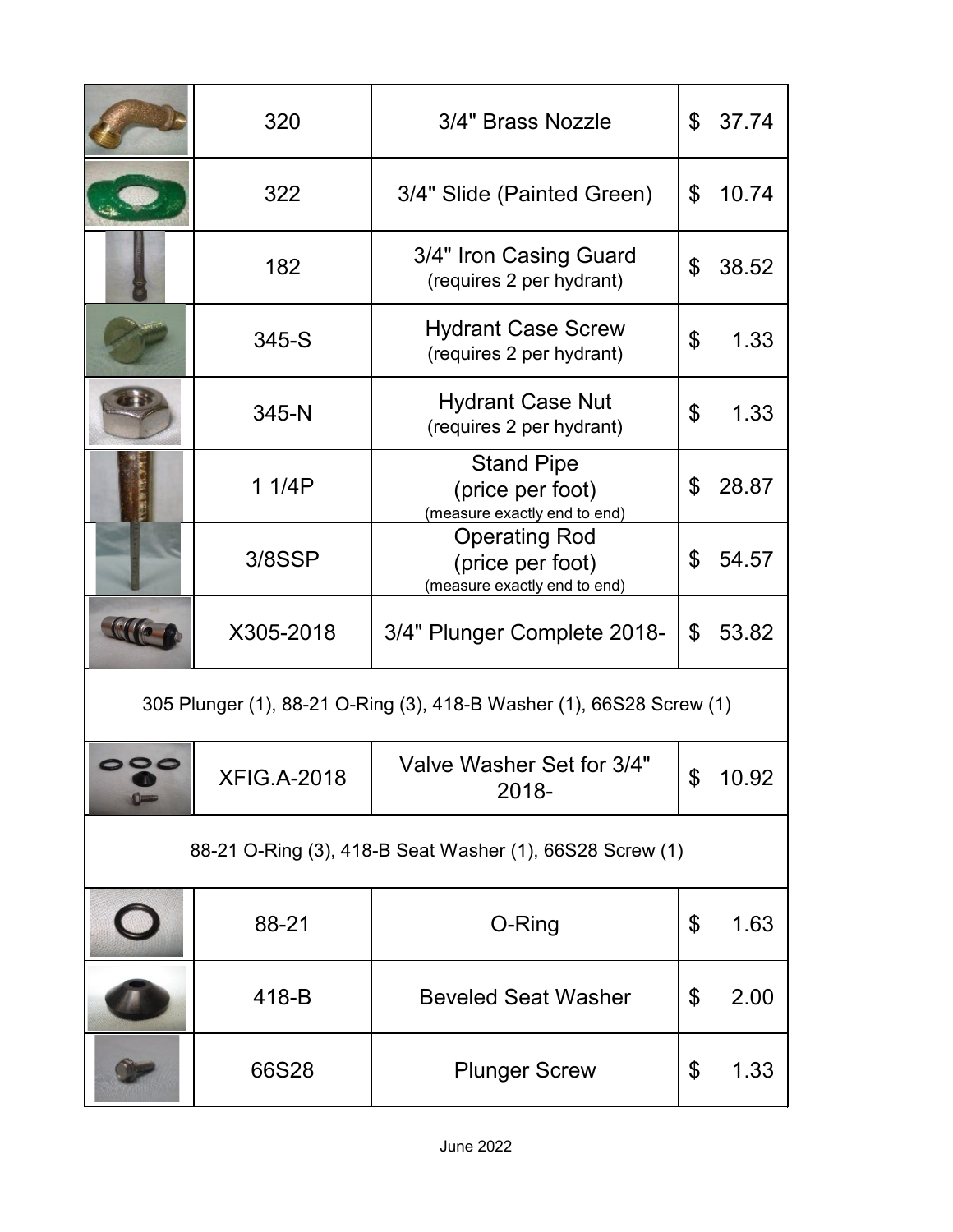|                                                                                                                                                         | 306                | Stainless Steel Valve for 3/4"                                                               | \$ | 88.10 |
|---------------------------------------------------------------------------------------------------------------------------------------------------------|--------------------|----------------------------------------------------------------------------------------------|----|-------|
| #1 TOTAL ECLIPSE 3/4" YARD HYDRANT OLD STYLE PARTS LIST                                                                                                 |                    |                                                                                              |    |       |
|                                                                                                                                                         | 318                | Old Style 3/4" Brass Nozzle<br>Coupling                                                      | \$ | 40.60 |
|                                                                                                                                                         | 1/2P               | <b>Operating Rod</b><br>(price per foot)<br>(measure exactly end to end)                     | \$ | 19.80 |
|                                                                                                                                                         | X305-2002          | 2002-2017 3/4" Plunger<br>Complete (O-Rings)                                                 | \$ | 64.49 |
|                                                                                                                                                         |                    | 307-NS Plunger (1), 327E O-Ring (1), 2OR O-Ring (2), 328 Seat Washer (1),<br>66S28 Screw (1) |    |       |
|                                                                                                                                                         | <b>XFIG.A-2012</b> | Valve Washer Set for 3/4"<br>2012-2017                                                       | \$ | 26.97 |
| 327E O-Ring (1), 2OR O-Ring (2), 328 Seat Washer (1)                                                                                                    |                    |                                                                                              |    |       |
|                                                                                                                                                         | <b>XFIG.A-2002</b> | Valve Washer Set for 3/4"<br>2002-2011                                                       | \$ | 27.03 |
| 327B O-Ring (2), 10220 O-Ring (2), 328 Seat Washer (1)                                                                                                  |                    |                                                                                              |    |       |
|                                                                                                                                                         | X305               | Old Style 3/4" Plunger<br>Complete (Leathers)                                                | \$ | 76.24 |
| 307 Plunger (1), 309 Cone Washer (1), 310 Wing Nut (1), 325 Cup Leather (1), 327<br>Cup Leather (2), 328 Seat Washer (1), 10508 Washer (3), 311 Nut (1) |                    |                                                                                              |    |       |
|                                                                                                                                                         | <b>XFIG.A</b>      | Valve Washer Set Old Style<br>$3/4"$ #1                                                      | \$ | 38.58 |
| 325 Cup Leather (1), 327 Cup Leather (2), 328 Seat Washer (1)                                                                                           |                    |                                                                                              |    |       |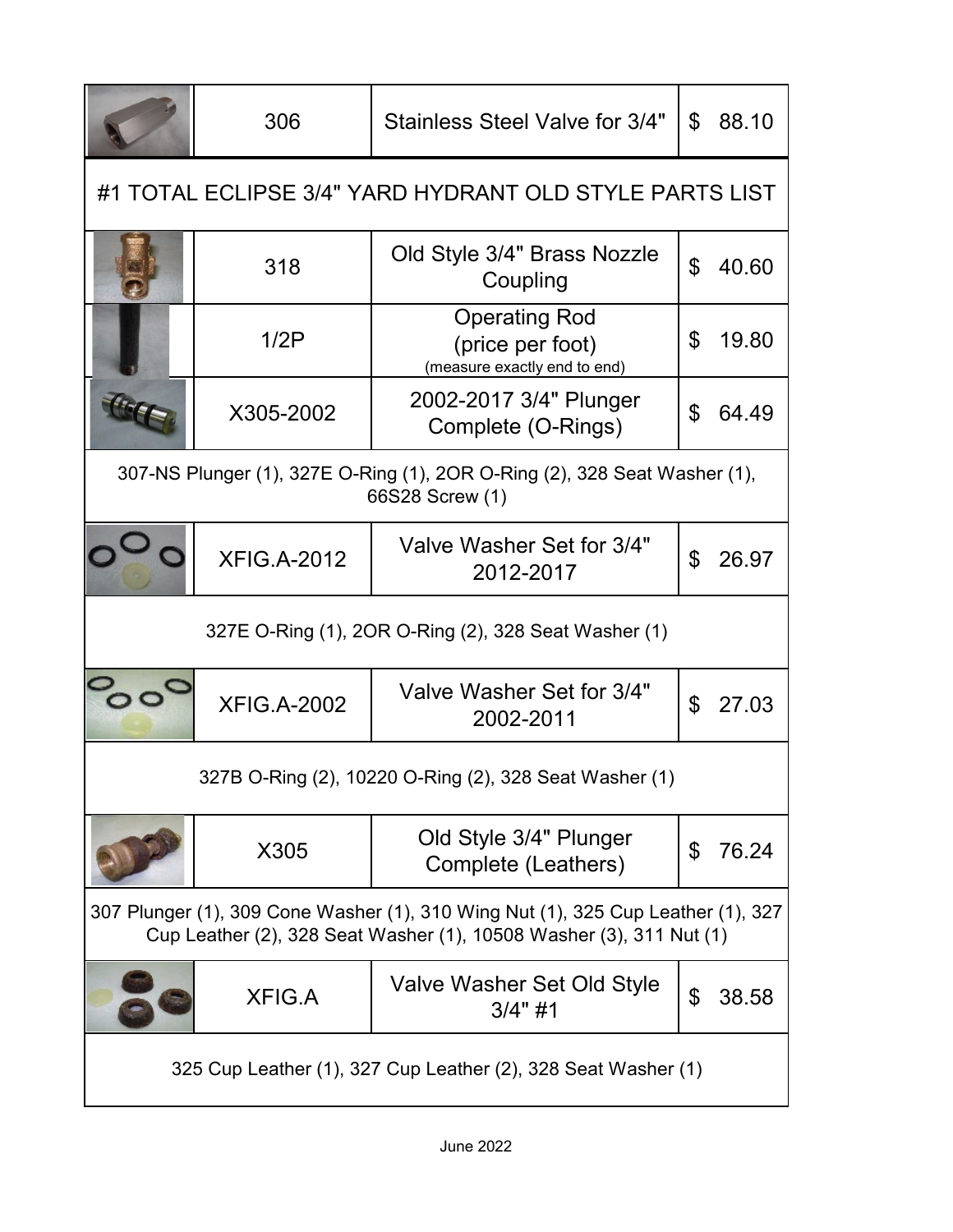|                                                                           | 300                | Old Style Brass Valve for 3/4"                                                           | \$118.03                    |  |
|---------------------------------------------------------------------------|--------------------|------------------------------------------------------------------------------------------|-----------------------------|--|
|                                                                           | X115               | 3/4" Sand Case Protector                                                                 | \$20.14                     |  |
|                                                                           |                    | 115LH Left Sand Case (1), 115RH Right Sand Case (1), 346-S Screw (2), 346-N<br>Nut $(2)$ |                             |  |
|                                                                           |                    | #2 TOTAL ECLIPSE 3/4" KEY OPERATED YARD HYDRANT PARTS<br><b>LIST</b>                     |                             |  |
| <b>PHOTO</b>                                                              | <b>PART NUMBER</b> | <b>DESCRIPTION</b>                                                                       | <b>LIST</b><br><b>PRICE</b> |  |
|                                                                           | 159                | Iron Key                                                                                 | \$<br>12.00                 |  |
|                                                                           | 141                | 3/4" Brass Screw                                                                         | \$<br>25.66                 |  |
|                                                                           | X350               | 3/4" Iron Cap for #2YH<br>Complete                                                       | 46.28<br>\$                 |  |
| 350 Cap (1), 351C Cover (1), 442 Rivet (1), 344-B Bolt (2), 344-N Nut (2) |                    |                                                                                          |                             |  |
| #7 TOTAL ECLIPSE 3/4" LEVER OPERATED YARD HYDRANT<br><b>PARTS LIST</b>    |                    |                                                                                          |                             |  |
| <b>PHOTO</b>                                                              | <b>PART NUMBER</b> | <b>DESCRIPTION</b>                                                                       | <b>LIST</b><br><b>PRICE</b> |  |
|                                                                           | X404               | Iron Handle Complete                                                                     | 57.24<br>\$                 |  |
| 404 Handle (1), 361 Screw (1)                                             |                    |                                                                                          |                             |  |
|                                                                           | X400               | Iron Top Cap Complete                                                                    | 41.03<br>\$                 |  |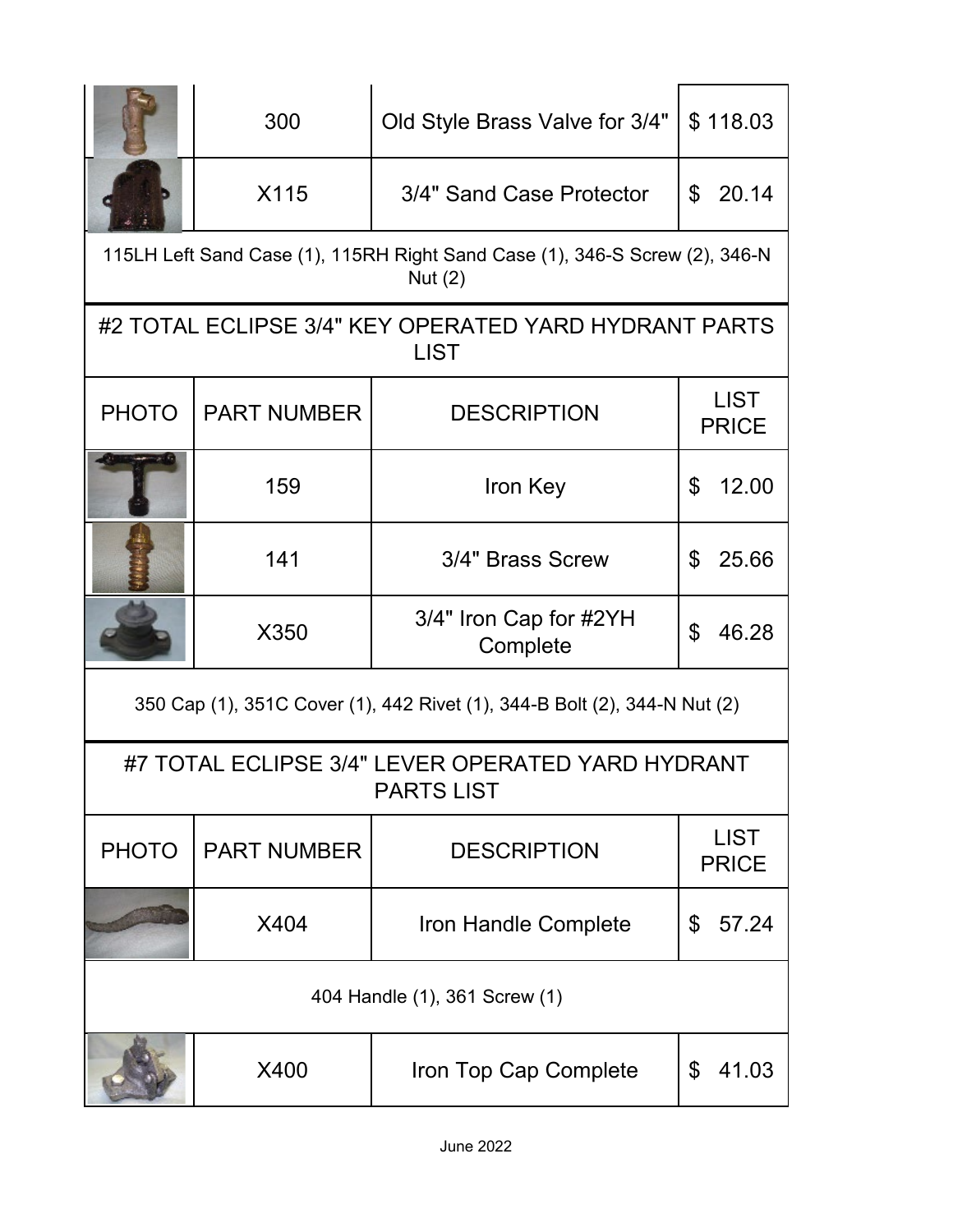| 400 Cap (1), 402 Link (1) 443 Rivet (2), 403 Catch (1). 442 Rivet (1), 344-B Bolt (2),<br>344-N Nut (2)   |                    |                                                                                            |                |       |
|-----------------------------------------------------------------------------------------------------------|--------------------|--------------------------------------------------------------------------------------------|----------------|-------|
|                                                                                                           | 408                | 3/4" Brass Stem                                                                            | \$             | 62.63 |
|                                                                                                           | 415                | Iron Spring                                                                                | \$             | 21.11 |
| Hick                                                                                                      | X434-2014          | <b>Current Style Plunger</b><br>Complete for 3/4" #7                                       | \$             | 62.58 |
|                                                                                                           |                    | 307-NS Plunger (1), 327E O-ring (1), 2OR O-ring (2), 328 Seat Washer (2), 411<br>Screw (1) |                |       |
|                                                                                                           | <b>XFIG.C-2014</b> | Valve Washer Set for 3/4" #7<br>2014-                                                      | $\mathfrak{L}$ | 22.51 |
| 327E O-Ring (1), 2OR O-Ring (2), 328 (2) Seat                                                             |                    |                                                                                            |                |       |
|                                                                                                           | X434-2002          | Plunger Complete for 3/4" #7<br>2002-2013                                                  | \$             | 64.59 |
| 307-NS Plunger (1), 327E O-ring (1), 2OR O-ring (2), 418-A Washer (1), 418-B<br>Washer (1), 411 Screw (1) |                    |                                                                                            |                |       |
|                                                                                                           | <b>XFIG.C-2012</b> | Valve Washer Set for 3/4" #7<br>2012-2013                                                  | \$             | 22.50 |
| 327E O-Ring (1), 2OR O-Ring (2), 418-A Flat Washer (1), 418-B Beveled Washer<br>(1)                       |                    |                                                                                            |                |       |
|                                                                                                           | <b>XFIG.C-2002</b> | Valve Washer Set for #7 2002-<br>2011                                                      | \$             | 22.53 |
| 327B O-Ring (2), 10220 O-Ring (2), 418-A Flat Washer (1), 418-B Beveled Washer<br>(1)                     |                    |                                                                                            |                |       |
|                                                                                                           | X434               | Old Style Plunger Complete<br>for 3/4" #7                                                  | \$             | 94.01 |